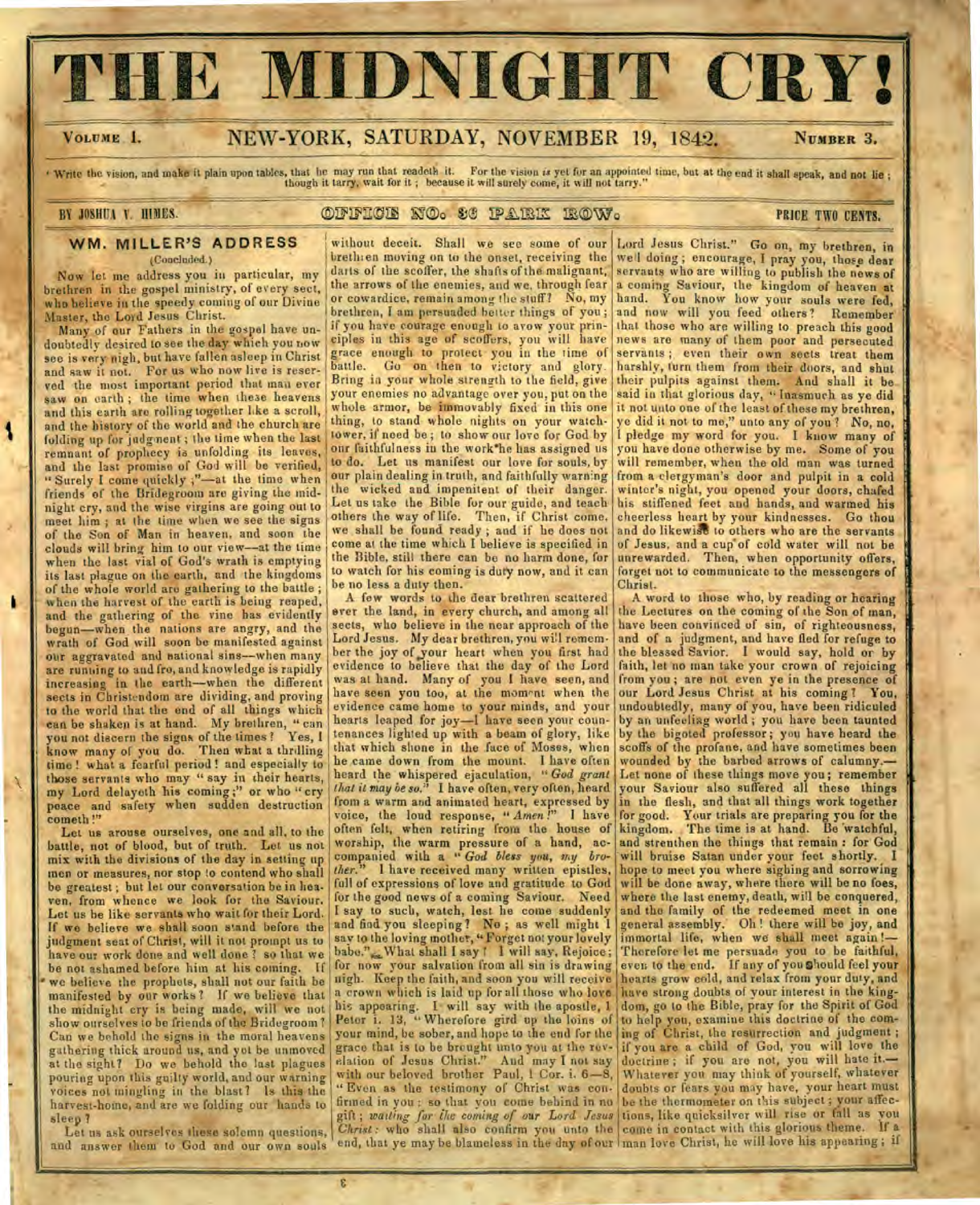he hate him, he will hate to see him come.— This rule cannot be broken. Now, if, on close examination, you do love the thought, cast not away your confidence, which has great recompense of reward. The cares and conversation of this world have choked the seed, not destroyed it. Then let your conversation be in heaven, whence we look for the Saviour.

manifested in the principles, life, and charac-<br>1ter of Jesus Christ. If God sent his Son into the words, "End of the Vision." We think you will conthe world, it was partly to give the world a code clude, as thousands of candid readers have done before, of laws, by which man might be reconciled to that they relate to the end of this world,—as it now is,<br>God, and worship him in spirit and in truth.— when the Son of Man shall come in the clouds of hea-God, and worship him in spirit and in truth.— when the Son of Man shall come in the clouds of hea-<br>And if that code was ever given to the world, you and this world, shall be burned in. Then gain, And if that code was ever given to the world, ' ven, and this world shall 'be burned up. Then care-<br>it must be the Bible. Therefore, I would call a manner the client and caresolemnly inquire, have you that religion ? . Are he vision is not rightly marked.<br>you prepared for eternity ? Have you done the The Clue to the Time was written by a Bible student. work which you have often promised God and<br>your own soul you would do, before death or<br>judgment should come upon you? Must you, search the Scriptures daily, to see if these things were<br>can you, will you, slumber on, in you til the last blast of Gabriel's trump shall awake the Daniel, until he was convinced that Mr. Miller you to shame and everlasting contempt ?<br>Oh, my friends, be wise, be cautious how you And now to all men who may read this address, I would say, Sirs, what is your prospect. after the scene of this short life shall have The MORNING cometh [to the prepared,] and also the of the World in 1843,' are thus puzzled with after the scene of this short life shall have when MORNING cometh [to the *prepared*,] and also the of the World in 1843, are thus puzzled with<br>closed? Have you an interest laid up in hea. NIGHT, [to the unprepared,]  $-$ Is ven? Do you possess that religion which as-<br>similates to the life and examples of Jesus "Diagram of Daniel's Visions," and "Clae to EDIN 1843.—Those who contend for this, are similates to the life and examples of Jesus "Diagram of Daniel's Visions," and "Clue to **EDIN 1843.**—Those who christ? You must acknowledge if there is a the Time." Christ ? You must acknowledge if there is a **the Time."** *not to be believed***, unless,** *not to be believed*, unless, *nen-* religion on this earth, that would be pleasing to These are worthy of careful study. Those who h religion on this earth, that would be pleasing to These are worthy of careful study. Those who have God, or honorable to man, it must be that kind manifested in the principles, life, and charac-God, or honorable to man, it must be that kind not studied the diagram, published vesterday, should be- tioned in Dan. viii. 14, DO NOT mean YEARS<br>manifested in the principles, life, and charac- ginty attentively reading t

spend your time ; it is but a span at most, and soon that span will run out, time itself with us must end. Be rational, be candid. Where can be the harm in being prepared ? You all in your hearts answer, none. Very well, then, it is better to be ready and not go, than to go and not be ready. Let me pray you in Christ's stead, be ye reconciled to God. There is religion for you, it is **free** as the mountain brook, it is plenteous as the dew on mount Hermon, it is as rich as the fruits in autumn, there is " enough and to spare," it is ever green as the foliage in the spring. Why then perish ?— What reason can you give for your rejection of Christ ? He is the one whose day our fathers desired to see, and kings waited for. Prophets foretold his birih, and declared his work from times of old. And will you not believe ? Will you not hear Moses and the prophets, nor Christ and his disciples ? Then in vain would it be for me to try to persuade you to get religion : " For if they hear not Moses and the prophets, neither would they one though he went from the dead."

Let me close by quoting to you the apostle Peter's words, Acts iii. 19-21: "Repent ye therefore, and be converted, that your sins may be blotted out, when the times of refreshing shall come from the presence of the Lord ; and he shall send Jesus Christ, which before was preached unto you : whom the heavens must receive, until the times of restitution of all things, which God hath spoken by the mouth of all his holy prophets, since the world be-<br>gan." WILLIAM MILLER. WILLIAM MILLER.

#### SECOND ADVENT LECTURES.

on the subject of Christ's Coming at hand, and also to-

NEWARK SECOND ADVENT BOOK DEPOSITORY,

No. 1, **COMMERCE STREET,** (up stairs.)

## **the midnicht cay.**

SATURDAY, NOVEMBER 19, 1842.

#### TIMELY **HINTS.**

**WHEN** they shall say *peace and safety,* THEN sudden destruction cometh upon them, \* \* and they *shall not escape.—Paid.* 1 Thes. 5 : 3.

" But YE are not in darkness, brethren, that that **day**  should overtake YOU as a thief"—Paul.

fully compare the other texts, and see if the duration of

*might* be right. Further investigation convinced him that he *must* be right, and he has here given a brief sketch of his reasons. Ponder **it** well.

### if  $\Box$ <sup>2</sup> The planet Venus was distinctly visible yester-<br>day from 3 o'clock P. M. to its setting—even when the sun was shining very brightly—owing doubtless to the unusual purity of the atmosphere.—Tribune.

**AN INCIDENT.—MEN'S HEARTS FAILING THEM FOR FEAR. —As** we were passing the street yesterday afternoon, during the appearance of the star, we found hundreds of persons gazing up into heaven upon the strange phenomenon In the midst of one compaqy, was a man cursing and blaspheming—apparently filled with the utmost rage. He declared it was only something Miller had sent along to frighten the people, and make them believe his doctrine. So, thought we, will many be found with blasphemies and cursings on their lips, when they look up and gaze on the naked glories of the great God. Reader, will it be your lot ?

#### **OBJECTIONS REVERSED.**

A list of objections to the doctrine of the second coming ' of Christ in 1843, and first published in the " Springfield Gazette," have been going the rounds of the press for some time past. An able review of these objections, from the pen of **J. P.** Ross, has appeared in the " Independent Press," and should be published as an act of justice by those papers that have given publicity to the above mentioned objections, that their readers may have an opportunity to see both sides of this momentous question. The same objections are alluded to in the following article.

Many seem to be perfectly satisfied if they can throw fancied difficulties in the way of the immediate coming of Christ, but they should realize that they have no assurance of peace and safety, unless they can enove that he **will NOT** *come in* 1843. A sceptic, fearful of falling into Rev. Josiah Litch will lecture this evening, at seven the hands of the " living God," went to an atheist to have g'elock, at the corner of Catharine and Madison Streets, his fears allayed by vroov that there was no God. Th his fears allayed by *ruoor* that there was no God. The atheist went to work in the same manner that those do morrow at the usual hours of public worship. who oppose the doctrine of the second advent—that *it could not be proved that there was a God, unless such and*  such things could be proved, and which could not be done. *All!* said the sceptic, I did not want you to show me that we could not prove that there is a God, but I.want you to prove that **THERE** IS NOT : for after all the doubts that can

be raised, it may still be found that *there is a God, into whose hands I may full.* 

It is thus with the opponents of this doctrine. They start objections, and by these silence the fears of the unconverted, but *they cannot prove that Christ will not come,*  and until they can prove that, their "cry of peace and safety" is untimed.

The following article from the " Independent Press" will show the fallacy of such reasoning :

*"The people who oppose the Doctrine of the'End* 

swer to the question, 'For how long a time shall the vision last?' which is the correct rendering of the original—whence many LEARNED and mous men, such as Bishop Newton, Sir Isaac Newton, Scott, Clarke, Faber, Priestly, Brown, Kenney, and numerous others, conclude that the days alluded to, are to be taken for years, and NOT LITERAL days, neither so many sacrifices : nor applicable to Antiochus Epiphanes' aggressions upon the Priesthood and Temple, as they were not continued during so long a period as 2300 literal• days—nor so short a period as 2300 sacrifices —or 1150 days, yet the objectors to Miller's THEORY must prove either the one or the other of these positions true, before their objections can be received by any LOVER of TRUTH.

"2. Nor unless *they can* prove that the 2300 days do not begin at the same time with the 70 weeks, or 490 years, which THEY CANNOT prove ; as both Daniel and the angel, in the 9th chapter, 20-23 verses evidently referred to the vision contained in chapter 8.—Each chapter *DOES NOT* finish its own subject. And the angel tells Daniel to understand the matter, and consider *the vision.* There is no vision for him to consider, but the one in the previous chapter, and it is absurd to say that it could not be an explanation of the vision because it was not given till 15 years after the vision was seen.

''3. Nor unless they can prove that the 70 weeks DID NOT begin in the seventh year of the reign of Artaxerxes, which they CANNOT prove. Mr. Miller very correctly fixes on the third decree, in the 7th year, Ezra, 7th chapter. The 4th decree is not at all likely to be the one intended in the prophecy, as it would prove the prophecy false. Accordingly the decree issued in the 20th year of his reign, is NOT the proper starting point ; and therefore *THEIR OBJECTIONS* are *UNFOUNDED !* 

"4. Nor unless the 70 weeks DO NOT end with the death of Christ, which *CANNOT* be proved. For Daniel says, chapter 9, 25, " That from the decree, unto Messiah the Prince, shall be seven weeks and sixty-two weeks, or, 69 weeks, or 483 years." This does not relate either to his birth or death ; but to the commencement of the preaching of his gospel Mark 1st chaptet, 1, 2, 3, verses. Luke xvi. 16. His death *WAS NOT* to be 69 weeks af. ter the decree, but 70.

5. Nor unless they can prove that the years in the time of Daniel, were not virtually of the same length as they are now, which CANNOT be done.

The Jews commenced their year on the first day of the first new moon, after the sun entered Aries in the vernal Equinox, and their passover was always kept on the day of the first full moon ; so that there were always as many Passovers as years, and as many years, as times that the sun entered the vernal equinox, there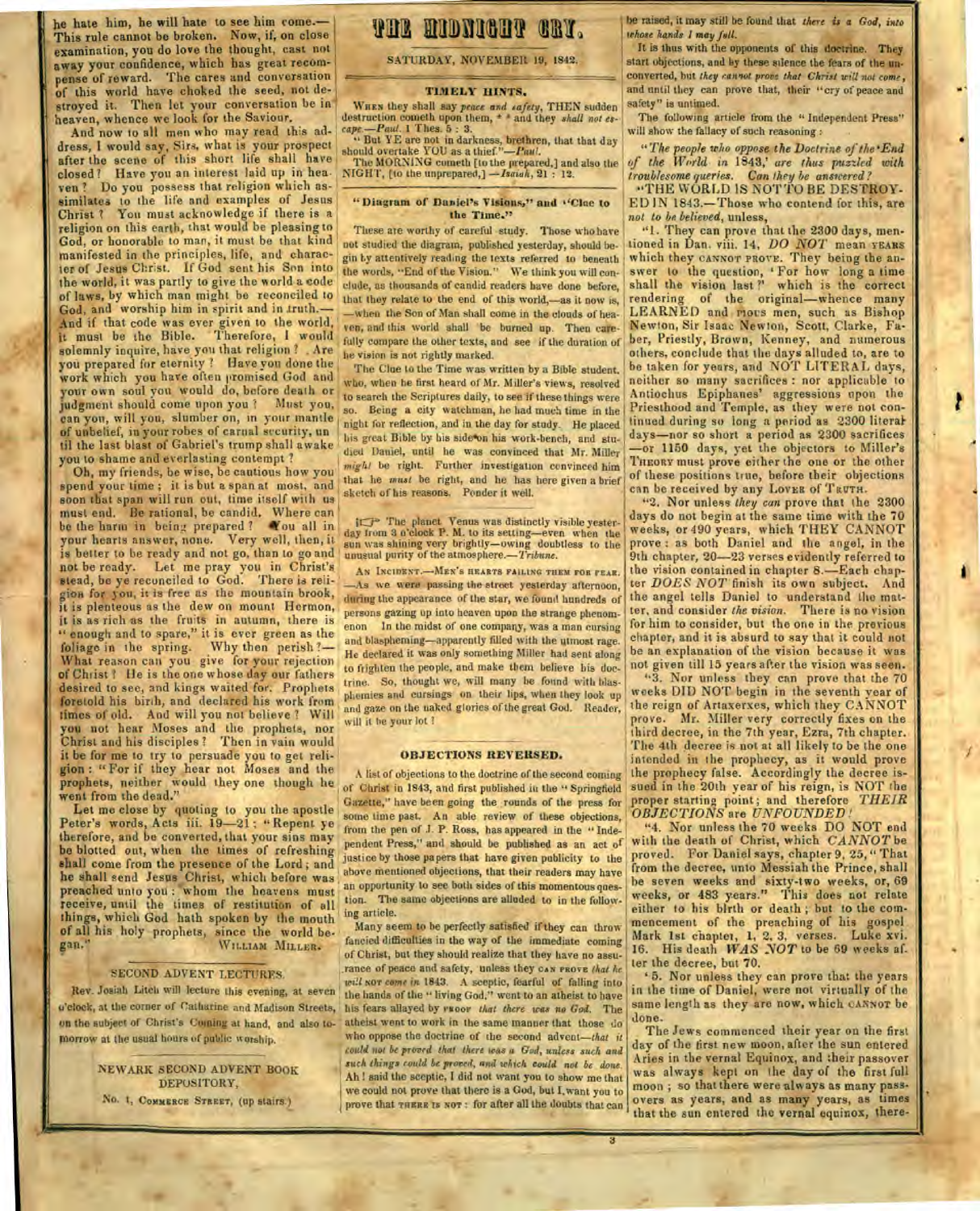fore none of the **2300** days were fulfilled in years of 360 days each, and consequently they did not end 25 years ago.

"6. Nor unless the end spoken of by Daniel, 8th chap. and 19th verse, does not refer to the end of the world, which they *CANNOT PROVE.* 

"7. Nor unless they *CAN PROVE,* that to cleanse the sanctuary, or church of God, will not be accomplished at the *burning up of the world.* WHICH THEY CANNOT PROVE.

"8. Nor unless they *CAN PROVEthat* Anti-Christ or Popery was not overthrown, when Berthier, a French General, entered Rome took the city, dethroned the POPE, and took him prisoner to France, where he died in exile, in 1799, at which time their form of worship was entirely superseded, by a spirit of religious tol. erance.

"9. NOR unless they *CAN PROVE* from the Bible, that the Jews *MUST ALL* be converted. and the fulness of the Gentiles *BROUGHT IN* before the end shall come, or Christ shall make his *second appearance NEITHER OF WHICH CAN BE PROVED.* 

"10. Nor unless they can prove that the FOURTH and *LAST* beast that Daniel saw, which has existed already about *TWO* thous. and years, will not remain in existence until the coming of Christ, which they *CANNOT PROVE.* 

11. Nor unless they can prove, that the *sixth trumpet* mentioned in Revelations has not already been sounded, and the second woe already passed, which they *CANNOT* prove.

12. Nor unless they can prove, that *THE SOUNDING* of the *SEVENTH* (or last) *TRUMPET* and the third WOE, WILL not be immediately followed by the coming of the Son of man—resurrection of THE righteous ; and the destruction of this world, with the wicked that are on the earth at his appearing, which they *CANNOT* prove.

13. Nor unless they can prove, that the "Man of Sin," spoken of by St. Paul, 2d Thessalonians 1st and 2nd chapters, has not already been revealed, and for the last FORTY years been " consuming the Spirit of his mouth;" and that his final destruction is not near even at the door. *NEITHER OF WHICH CAN BE PROV-ED!* 

#### **END OF THE WORLD.**

*Question* —You believe that the Lord is to make his second personal appearance on earth next year. Wil you tell me for what purpose he is coming?

*Answer.*-" He cometh to JUDGE THE EARTH." Ps. xcvi. and xcviii. "He shall judge the world in righteousness, he shall minister judgment to the people in uprightness. The wicked shall he turned into hell, with all the nations that forget God. For the needy shall not always be forgotten : the expectation of the poor shall not perish forever."—Ps. ix. 8, 17, 18.

*Q.—What* particular events will take place at his coming ?

A.—" The Lord himself shall descend from heaven with a shout, with the voice of the archangel, and with the trump of God : and the dead in Christ shall rise first; then we which are alive and remain shall be caught up together with them *in* the clouds, to meet the Lord in the air ; and so shall we ever be with the Lord." 1 Thess. iv. 16, 17.

*Q.*—Are all to be thus caught up!

A.—No ; for the same apostle expressly declares that " the Lord Jesus shall be revealed from heaven, with his mighty angels, in flaming fire, taking vengeance on them that know not God, and that obey not the gospel of our Lord Jesus Christ ; who shall be punished with everlasting destruction from the presence of the Lord and from the glory of his power ; when he shall come to be

glorified in his saints, and to be admired in all them that is thy sting? 0 grave, where is thy victory?" **1** Cor. believe in that day." 2 Thes. i. 8-10.

Q.-Will the earth be annihilated?

*A.—No* ; but " the elements shall melt with fervent heat, and the earth also ; and the works that are therein shall be burned up." 2 Peter iii. 10.

Q.—What will be done with the melted earth?

A.—" Nevertheless, we, according to his promise, look for new heavens *and* a NEW EARTH, wherein dwelleth righteousness."-2 Peter iii. 13.

Q --Will the new earth he inhabited I

A.--Yes. "Blessed are the meek, for they shall inherit the earth." Matt. v. 5. " And they sang a new song, saying, Thou art worthy to take the book, and to open the seals thereof; for thou wast slain, and hast redeemed us to God by thy blood out of every kindred, and tongue, and people, and nation ; and hast made us unto our God kings and priests : and WE SHALL REIGN ONTHE EARTH." Rev. v. 9, 10. " And the kingdom, and dominion, and the greatness of the kingdom under the whole heaven, shall be given to the people of the saints of the Most High, whose kingdom is an everlasting kingdom, and all dominions shall serve and obey him." Daniel vii. 27.

Q.—Then I understand your belief to be, that next year, the year 1843, is the time fixed in the counsels of eternity for the consummat'on of all the grand events spoken of by the prophets and apostles concerning the final destiny of all men ?

*A.—Yes.* Sometime in the course of next year, being one thousand eight hundred\_and forty-seven years from the birth of our Saviour, one thousand eight hundred and ten years from his crucifixion, and two thousand three hundred years from the going forth of the commandment to restore and build Jerusalem, I expect to see what Daniel saw, viz., " One like the Son of man," who " came with the clouds of heaven, and came to the Ancient of days, and they brought him near before him. And there was given him dominion, and glory, and a kingdom, that all people, nations, and languages, should serve him : his dominion is an everlasting dominion, which shall not pass away, and his kingdom that which shall not be destroyed." Daniel vii. 13, 14. *Next year* I expect to see that day come, spoken of by Malachi the prophet, " that shall burn as an oven ; and all the proud; yea, and all that do wickedly, shall be stubble ; and the day that cometh shall burn them up, saith the Lord of hosts, that it shall leave them neither root nor branch." *Next year,* I expect that unto those who fear the name of the Lord, " shall the Sun of righteousness arise with healing in his wings; and ye shall go forth and grow up as calves of the stall. And ye shall tread down the wicked ; for they shall be ashes under the soles of your feet in the day that I shall do this, saith the Lord of hosts." [See last chap. Malachi.] *Next year* I expect all the saints will see what John saw when lie was in the isle of Patmos, " A new heaven and a new earth ; for the first heaven and the first earth were passed away ; and there was no more sea. And **I** John saw the holy city, new Jerusalem, coming down from God out of heaven, prepared as a bride adorned for her husband." *Next year* **I** believe all the saints will hear what John heard : " And I heard a great voice out of heaven, saying, Behold, the tabernacle of God is with men, and he will dwell with them, and they shall be his people, and God himself shall be with them, and be their God. And God shall wipe away all tears from their eyes ; and there shall be no more death, neither sorrow, nor crying, neither shall there be any more pain : for the former things are passed away. And he that sat upon the throne said, Behold, I make all things new." Rev. xxi. 1-5. *Next year* I believe all the saints of God will hear the last trump; that trump whose unearthly sound shall rend the heavens and penetrate the lowest caverns of the earth ; that trump which shall awaken into everlasting life the sleeping dust of every righteous son and daughter of Adam that has ever lived, and change, instantly, the mortal body of each living Christian, and clothe and crown him and them [the raised ones] with immortality and eternal life. *Next year* **I**  believe will " be brought to pass the saying that is written, Death is swallowed up in victory. 0 death, where

x v. 54, 55.

Q.—Why do you believe these events will transpire next year ?

A —Because Daniel's vision, which embraced all the important events in the world's history, from its commencement down to the end of time, will terminate then. **Q.—How** do you know ? •

*A.—Because* the angel Gabriel told Daniel that all the won lers which he had seen in the vision, would be consummated in 2300 days, or years.

*Q.—What* right have you to reckon days as years 1

A.—Because that was a common method of reckoning prophetic time among the Jews ; and, moreover, we find by pursuing this mode of reckoning, that all the intermediate events which were to transpire between the commencement and termination of Daniel's vision, were fulfilled in precisely the same number of years as Gabriel said there would be days in their accomplishment. The streets of Jerusalem were to be built in troublous times, and to be finished during the first seven weeks of the vision. Well, we find that in just 49 years, the exact number of days that there are in seven weeks, the walls of Jerusalem were completed, having been commenced by Ezra and finished by Nehemiah. Then the next portion of the vision mentioned by the angel, to wit, the threescore and two weeks unto Messiah the Prince, were fulfilled in just the number of years that there are days in 62 weeks, at the baptism of our Lord by John, when his Messiahship was distinctly announced by an audible voice from heaven, and by the descent of the Holy Ghost in the bodily shape of a dove and lighting upon him. But the grand event—that event which the angel informed Daniel was to fix God's everlasting seal to the whole vision, and make it sure beyond the power of man to gainsay—that event, the angel said, it was *determined*  should be fulfilled in seventy weeks " from the going forth of the commandment to restore and to build Jerusalem." That event, Daniel was informed, would be the cutting off of the Messiah the Prince. Accordingly, I commence at that event, which, remember, was to *sedi the vision and make it sure,* not only in its great whole, but in all its parts and divisions—I begin, **I** say, at the crucifixion, and reckon back 70 weeks, in which there are just 490 days, [years] and what do I find **I** find the identical thing which the angel told Daniel should form the *staying point* of the vision, viz., the decree of Artaxerxes to restore and to build Jerusalem. Here, then, is the *sealing event* of Daniel's vision, fulfilled according to the chronology of the Bible, in just 490 years, reckoning a year a day. From this, I think, we are fully authorized to reckon the whole vision by the same rule ; and therefore, just as surely as that Christ was crucified 490 years from the going forth of the commandment to build Jerusalem, just so surely will the *whole vision* be fulfilled in 2300 years from the same period. Those 2300 years will expire NEXT YEAR, 1843 !

#### **SECOND ADVENT CAUSE IN PHILADEL.** PHIA.

*Dear Brother S.—As* I have returned from a visit to Philadelphia, where **I** have just closed a course of lec-tures on the subject of the Second Advent in 1843, it may be interesting to your readers to have a sketch of the state of the cause in that city.

**I** went there, as you know, last week, on the invitation of a friend, and commenced my lectures in the M. E. Church in 8th street, above Noble, which was kindly opened by the Trustees, free of charge. The attendance was good throughout ; the house being full each evening. There has been but little done heretofore, in this city, to awaken public attention to the Second Advent in 1843, except a few lectures about a year ago :—The Literalist, which was published there, not being an advocate of that peculiar feature of the system There is at present a strong feeling of interest springing up in reference to the subject, and there are now some four or five churches open in the city and its vicinity, where we have invitations tot lecture as soon as we return. The result of the lectures thus far, has been good, and a deep religious feeling was awakened up among the churches. Many unconverted persons felt the need of salvation and a preparation to meet the Lord. The cause of **the** mid-night cry is onward,—it must and will prevail. Yours, &c, J. LITCH.

*New York, November* 19, 1842.